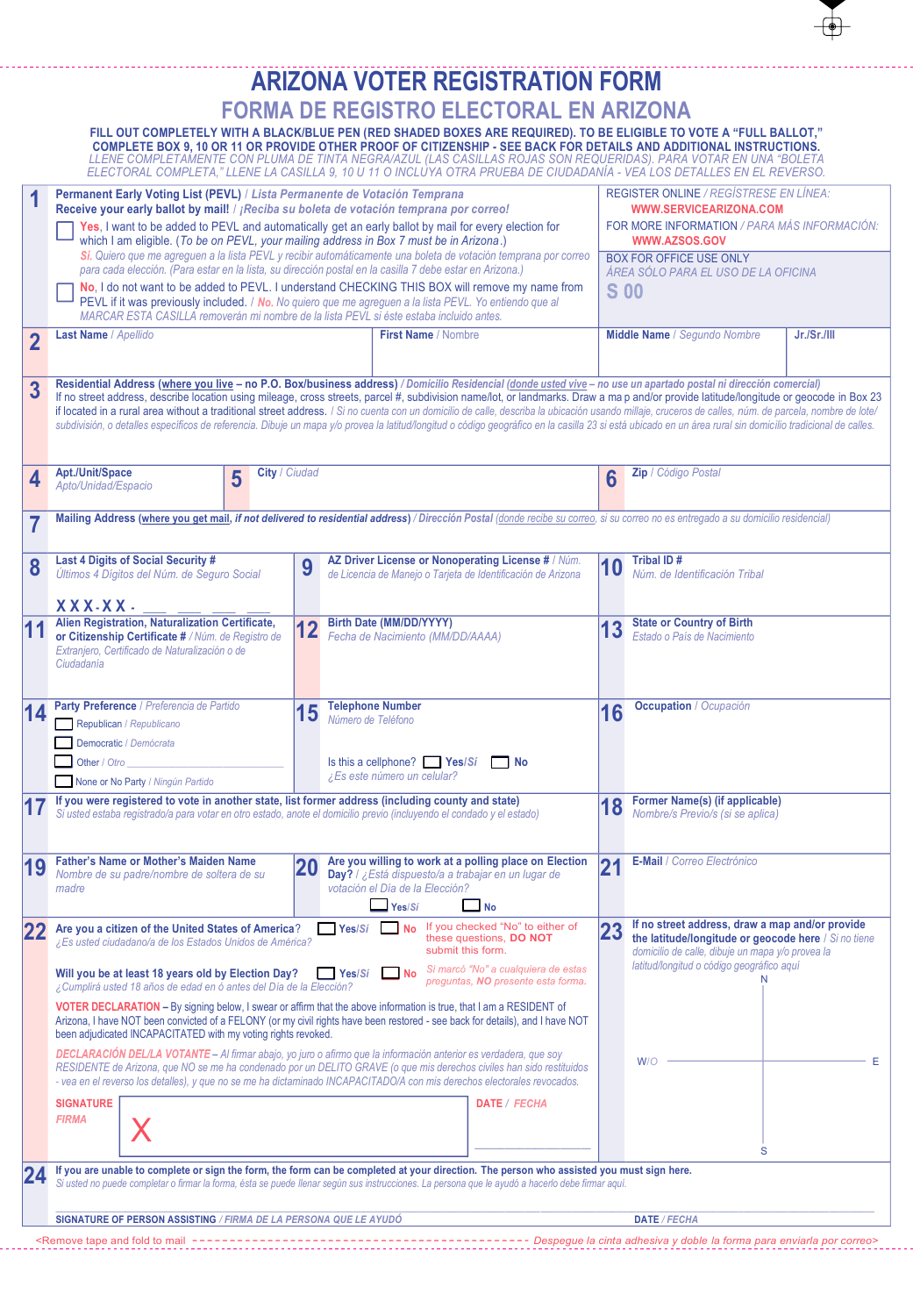# **ADDITIONAL INFORMATION**

- Don't forget to sign and date your voter registration form.
- If you are mailing your completed and signed registration form, write your County Recorder's mailing address (listed at the bottom of the Voter Registration Information page) on the "To" lines below.
- The location where you submit your registration form or, if you decide not to register to vote, your decision not to register will be kept confidential.
- Citizens with disabilities may contact their County Recorder or Elections Department about early or accessible voting, and other accommodations.
- WARNING: Executing a false registration is a class 6 felony.

# **INFORMACIÓN ADICIONAL**

- No olvide firmar y fechar su forma de registro electoral.
- Si usted va a enviar por correo su forma de registro llenada y firmada, escriba la dirección postal de su Registrador del Condado (indicada en la parte inferior de la página de Información de Registro Electoral) en las líneas "To" abajo.
- El lugar donde sometió su forma de registro y, si decide no registrarse para votar, su decisión de no registrarse, se mantendrán en confidencia.
- Ciudadanos con discapacidades pueden contactar al Registrador del Condado o Depto. de Elecciones sobre la votación temprana o accesible, y otras modificaciones.
- AVISO: La ejecución de un registro electoral falso es un delito grave de clase 6.

<Fold Line Línea de Plegado>

# կԱիկլի վախիկի ինչպիկը հինգնանվեր կր

|                                                                                          | <b>NOGALES, AZ 85621-9796</b><br><b>S120 N' CONGHESS DHIVE</b><br><b>SANTA CRUS COUNTY RECORDER</b><br>SUZANNE "SUZIE" SAINZ |  |
|------------------------------------------------------------------------------------------|------------------------------------------------------------------------------------------------------------------------------|--|
|                                                                                          | <b>POSTAGE WILL BE PAID BY ADDRESSEE</b>                                                                                     |  |
|                                                                                          | FIRST-CLASS MAIL PERMIT NO. 100 NOGALES, AZ<br>BNSINESS KEPLY MAIL                                                           |  |
| UNITED STATES<br><b>THE</b><br><b>IF MAILED</b><br><b>NECESSARY</b><br><b>JOAT209 ON</b> | ⊛<br>adiyas latsoy 3.0 adi ya bashontur                                                                                      |  |